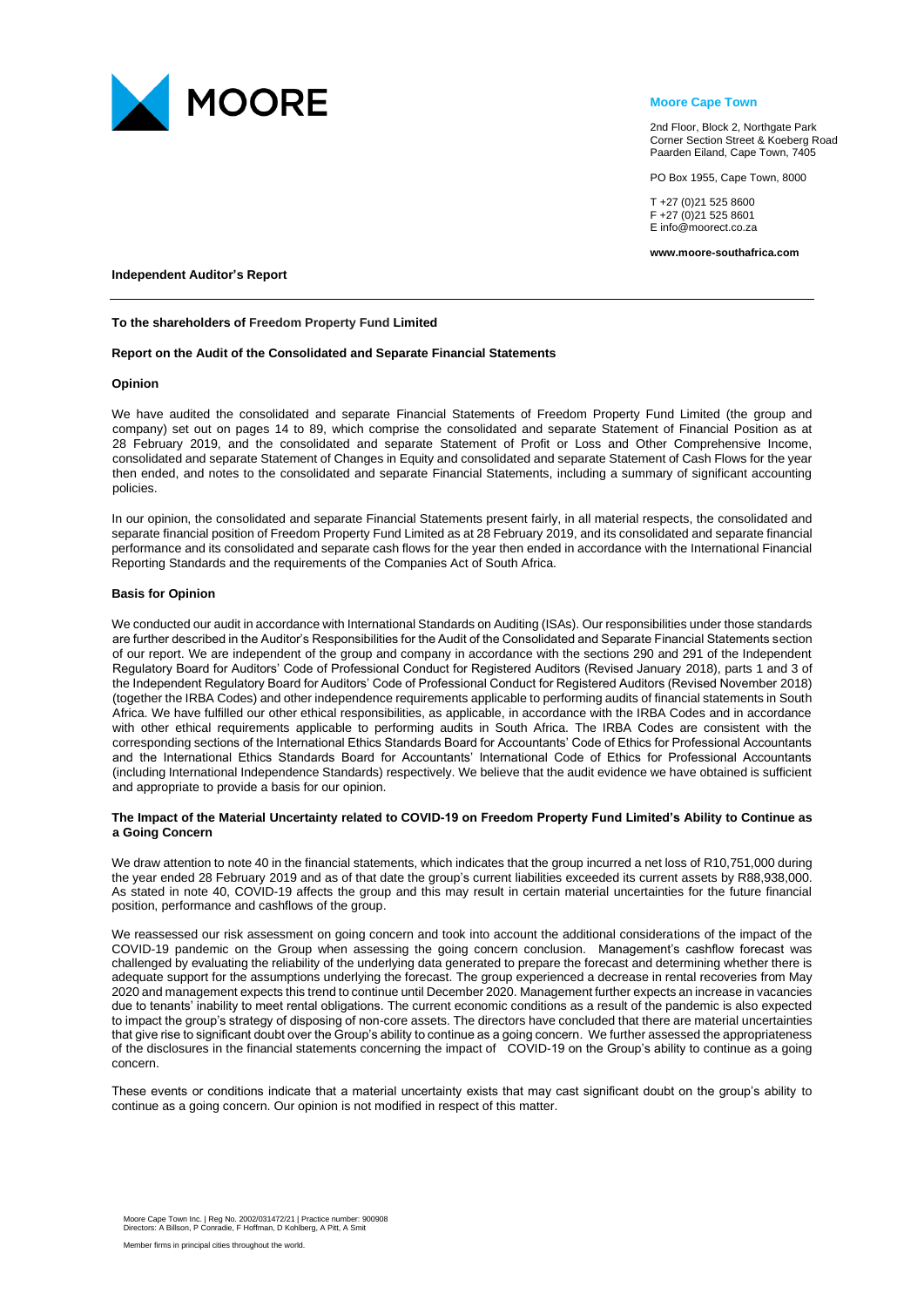

## **Key Audit Matters**

Key audit matters are those matters that, in our professional judgement, were of most significance in our audit of the consolidated and separate financial statements of the current period. These matters were addressed in the context of our audit of the consolidated and separate financial statements as a whole, and in forming our opinion thereon, and we do not provide a separate opinion on these matters. In addition to the matter described in *The impact of the material uncertainty related to COVID-19 on Freedom Property Fund Limited's ability to continue as a going concern* section, we have determined the matters described below to be the key audit matters to be communicated in our report.

| <b>Key Audit Matter</b>                                                                                                                                                                                                                                                                                                                   | How our audit addressed the key audit matter                                                                                                                                                                                                                                                                                                                                                 |
|-------------------------------------------------------------------------------------------------------------------------------------------------------------------------------------------------------------------------------------------------------------------------------------------------------------------------------------------|----------------------------------------------------------------------------------------------------------------------------------------------------------------------------------------------------------------------------------------------------------------------------------------------------------------------------------------------------------------------------------------------|
| Valuation of Investment Properties (consolidated)                                                                                                                                                                                                                                                                                         |                                                                                                                                                                                                                                                                                                                                                                                              |
| The Group holds commercial and residential investment<br>properties, along with vacant land, to the value of R273,664<br>million at year-end, including the straight-lining accrual and<br>non-current assets held for sale. The movement in these<br>properties' fair value for the year amounts to R6,2 million.                        | We have considered whether the valuation methods applied<br>by the directors and external valuators in the valuation of the<br>investment properties, were in line with the criteria prescribed<br>by IFRS. Further consideration was given as to whether the<br>method used is appropriate to those particular properties<br>subject to the valuation, by benchmarking it against valuation |
| Investment property is measured at their fair values based on<br>valuations obtained from external valuators and the directors.<br>The location, zoning, size, exposure, capitalisation rates and<br>occupancy rates are some of the crucial variables which were<br>considered and applied in the valuation of investment<br>properties. | methods applied to similar listed property portfolios.<br>In assessing the expertise of the external valuers, we have<br>verified their registration with the South African Council for<br>the Properties Valuers Profession. The considerations<br>surrounding the independence and objectivity of the external<br>valuers were based on the review of the terms of engagement              |
| For commercial properties the directors and external<br>valuators have used 3 methods namely, the Net Income<br>Capitalisation Method, the Discounted Cash Flow Method<br>and the Comparable Sales Method in determining the fair<br>value.                                                                                               | and receipt of a representation from the external valuators'<br>management as to the fee arrangements between the valuers<br>and the group. We found no evidence to suggest that the<br>objectivity of the valuers in their performance of the valuations<br>was compromised.                                                                                                                |
| For residential investment properties the directors and<br>external valuators have used the Comparable Sales Method<br>(2018: Net Income Capitalisation Method) in the valuation of<br>the properties.                                                                                                                                    | A meeting was held between ourselves and the independent<br>valuators discussing the valuations and the key assumptions<br>used therein. We inspected the valuation reports for all<br>properties valued externally and tested data inputs in the<br>directors' valuations.                                                                                                                  |
| For vacant land the directors and external valuators have<br>used the Comparable Sales Method in the valuation of the<br>properties.                                                                                                                                                                                                      | We assessed the accuracy, reliability and completeness of<br>data inputs which was used in the valuation underpinning the<br>relevant investment property.                                                                                                                                                                                                                                   |
| We consider the valuation of investment properties a matter<br>of most significance to the current year's audit due to the<br>significance of the estimates and judgements involved and<br>the inherent sensitivity of data whereby a percentage<br>difference in individual yields could result in a material                            | We<br>reviewed<br>the<br>appropriateness<br>of<br>supporting<br>documentation and performed a sensitivity analysis on the<br>significant assumptions made to evaluate the extent of the<br>impact on the value calculated, should the assumptions<br>change by a small percentage.                                                                                                           |
| misstatement.                                                                                                                                                                                                                                                                                                                             | We further assessed the appropriateness of the disclosures<br>in the financial statements concerning the key assumptions<br>to which the valuations are sensitive to.                                                                                                                                                                                                                        |

### **Other Information**

The directors are responsible for the other information. The other information comprises the information included in the document titled Consolidated and Separate Financial Statements for the year ended 28 February 2019, which includes the Directors' Report, the Audit and Risk Committee's Report and the Company Secretary's Certificate as required by the Companies Act 71 of 2008 of South Africa, which we obtained prior to the date of this report, the Shareholders Analysis and the Annual Report, which is expected to be made available to us after that date. Other information does not include the consolidated and separate Financial Statements and our auditor's report thereon.

Our opinion on the consolidated and separate financial statements does not cover the other information and we do not and will not express an audit opinion or any form of assurance conclusion thereon.

In connection with our audit of the consolidated and separate financial statements, our responsibility is to read the other information and, in doing so, consider whether the other information is materially inconsistent with the consolidated and separate financial statements or our knowledge obtained in the audit, or otherwise appears to be materially misstated. If, based on the work we have performed on the other information obtained prior to the date of this auditor's report, we conclude that there is a material misstatement of this other information, we are required to report that fact. We have nothing to report in this regard.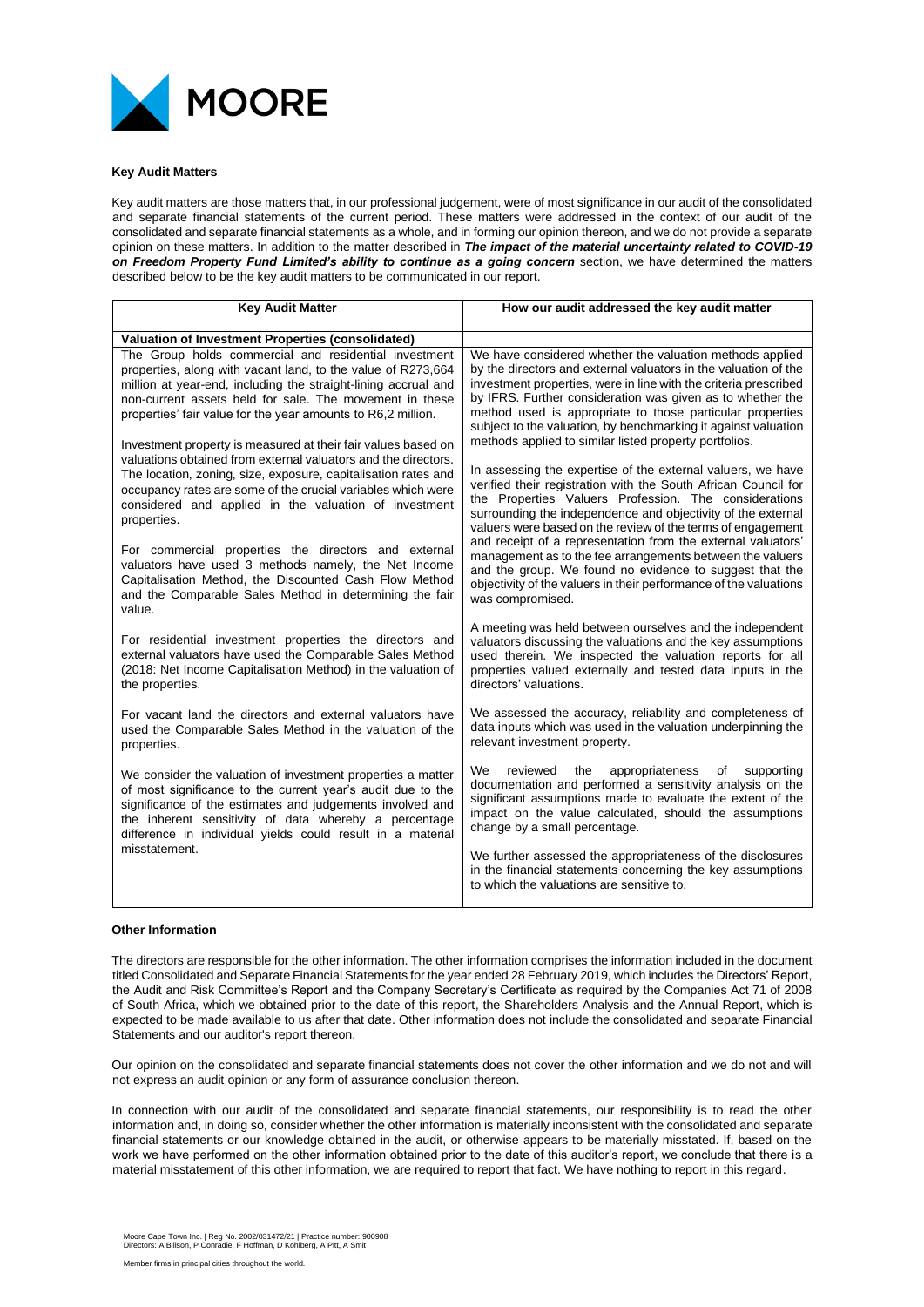

### **Responsibilities of the Director for the Consolidated and Separate Financial Statements**

The directors are responsible for the preparation and fair presentation of the consolidated and separate financial statements in accordance with International Financial Reporting Standards and the requirements of the Companies Act of South Africa, and for such internal control as the directors determine is necessary to enable the preparation of consolidated and separate financial statements that are free from material misstatement, whether due to fraud or error.

In preparing the consolidated and separate financial statements, the directors are responsible for assessing the group's and the company's ability to continue as a going concern, disclosing, as applicable, matters related to going concern and using the going concern basis of accounting unless the directors either intend to liquidate the group or the company or to cease operations, or have no realistic alternative but to do so.

## **Auditor's Responsibilities for the Audit of the Consolidated and Separate Financial Statements**

Our objectives are to obtain reasonable assurance about whether the consolidated and separate financial statements as a whole are free from material misstatement, whether due to fraud or error, and to issue an auditor's report that includes our opinion. Reasonable assurance is a high level of assurance, but is not a guarantee that an audit conducted in accordance with ISAs will always detect a material misstatement when it exists. Misstatements can arise from fraud or error and are considered material if, individually or in the aggregate, they could reasonably be expected to influence the economic decisions of users taken on the basis of these consolidated and separate financial statements.

As part of an audit in accordance with ISAs, we exercise professional judgement and maintain professional scepticism throughout the audit. We also:

- Identify and assess the risks of material misstatement of the consolidated and separate financial statements, whether due to fraud or error, design and perform audit procedures responsive to those risks, and obtain audit evidence that is sufficient and appropriate to provide a basis for our opinion. The risk of not detecting a material misstatement resulting from fraud is higher than for one resulting from error, as fraud may involve collusion, forgery, intentional omissions, misrepresentations, or the override of internal control.
- Obtain an understanding of internal control relevant to the audit in order to design audit procedures that are appropriate in the circumstances, but not for the purpose of expressing an opinion on the effectiveness of the group's and the company's internal control.
- Evaluate the appropriateness of accounting policies used and the reasonableness of accounting estimates and related disclosures made by the directors.
- Conclude on the appropriateness of the directors' use of the going concern basis of accounting and based on the audit evidence obtained, whether a material uncertainty exists related to events or conditions that may cast significant doubt on the group's and the company's ability to continue as a going concern. If we conclude that a material uncertainty exists, we are required to draw attention in our auditor's report to the related disclosures in the consolidated and separate financial statements or, if such disclosures are inadequate, to modify our opinion. Our conclusions are based on the audit evidence obtained up to the date of our auditor's report. However, future events or conditions may cause the group and / or the company to cease to continue as a going concern.
- Evaluate the overall presentation, structure and content of the consolidated and separate financial statements, including the disclosures, and whether the consolidated and separate financial statements represent the underlying transactions and events in a manner that achieves fair presentation.
- Obtain sufficient appropriate audit evidence regarding the financial information of the entities or business activities within the group to express an opinion on the consolidated financial statements. We are responsible for the direction, supervision and performance of the group audit. We remain solely responsible for our audit opinion.

We communicate with the directors regarding, among other matters, the planned scope and timing of the audit and significant audit findings, including any significant deficiencies in internal control that we identify during our audit.

We also provide the directors with a statement that we have complied with relevant ethical requirements regarding independence, and to communicate with them all relationships and other matters that may reasonably be thought to bear on our independence, and where applicable, related safeguards.

From the matters communicated with the directors, we determine those matters that were of most significance in the audit of the consolidated and separate financial statements of the current period and are therefore the key audit matters. We describe these matters in our auditor's report unless law or regulation precludes public disclosure about the matter or when, in extremely rare circumstances, we determine that a matter should not be communicated in our report because the adverse consequences of doing so would reasonably be expected to outweigh the public interest benefits of such communication.